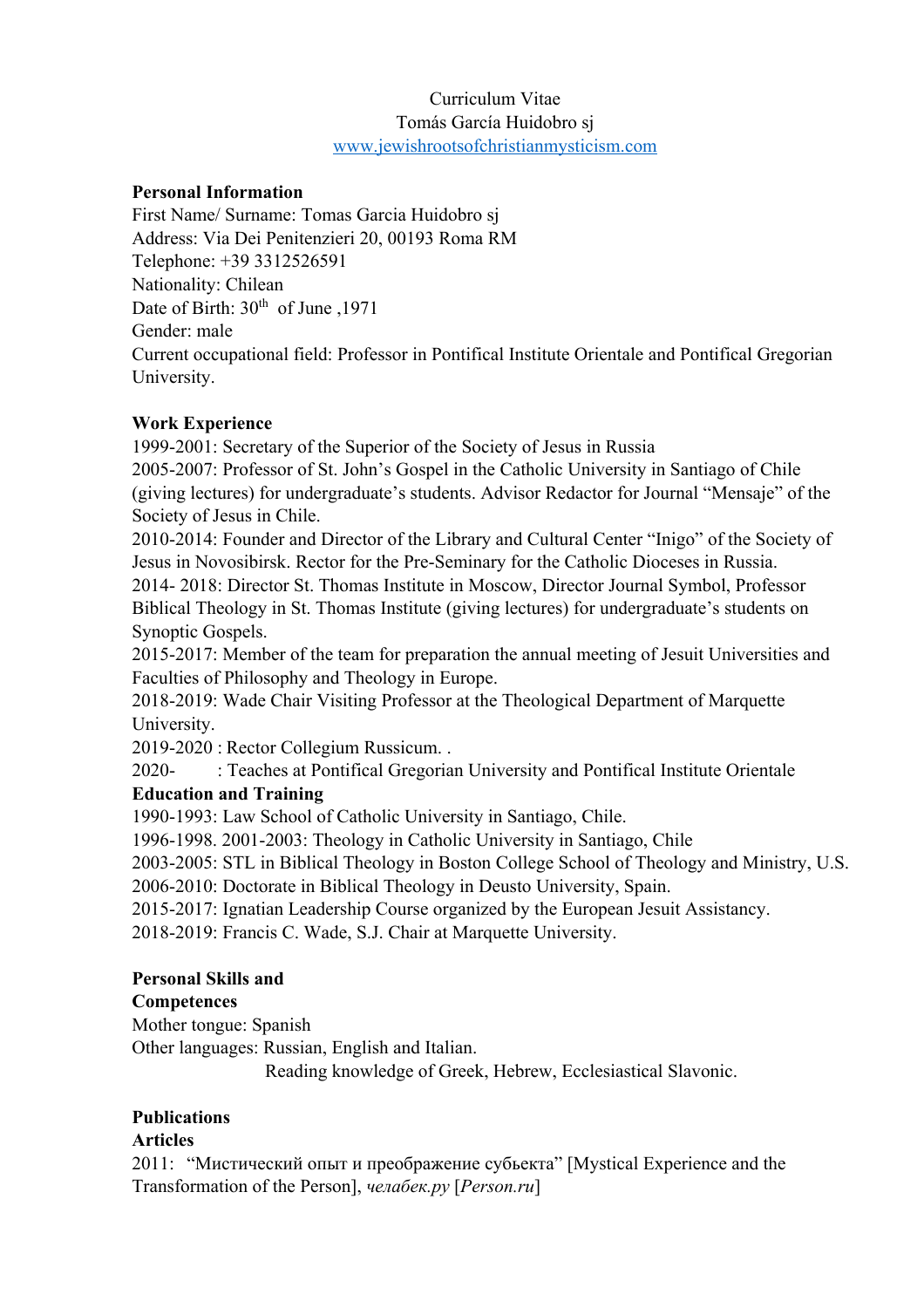2015: «El regresar al Jardín del Edén como símbolo de salvación: Aspectos ecológicos» [The Return to the Garden of Eden as Symbol of Salvation: Ecological Aspects], *Teología y Vida*, 56/2 (2015), 291-312.

2016: «Сравнительный анализ фигур-посредников: Енох и Иисус» [Comparative Analysis of Two Intermediaries Figures: Enoch and Jesus] in: *Небесные посредники: Иудейские истоки ранней христологии* (Ed. A. Orlov and T. García Huidobro), Библиотека журнала Симбол, Москва, [Heavenly Intermediaries: Jewish Roots on Early Christology, Library Journal Symbol, Moscow, ]2016

2017: "Римско-католическая Церковь в межконфессиональном диалоге: практический опыт диалога Института Св. Фомы" [The Catholic Church in the intereligious dialogue: The practical experience of St. Thomas Institute] en диалог Религий в современном мире: проблемы и перспективы [The Interreligious dialouge in the contemporarie world: problems and perspectives] Moscú, Diplomatic Acacdemy MID of Russia, 50-55.

2018: «Kakichi Kadowaki L´inculturazione del Cristianesimo nella cultura giapponese» *L´Civilta Cattolica* 4037/III (2018) 415-425.

2020: «The Narrative of the Judgment on Jesus in the Fourth Gospel in the Context of the Polemics with Jewish Mystical and Apocalyptic Traditions» in: A. Orlov (ed.), *Revelation and*  Leadership in the Kingdom of God, Studies in Honor of Iarn Arthur Fair (Piscataway: Gorgias Press, 2020).

2020: «La experiencia visionaria de San Pablo» [The visionary experience of Saint Paul] in: *Reseña Bíblica* 107/3 (2020), 76-78.

2020: «Transfiguration of Moses and Enoch on Heaven and the Adamic condition» *Issues of Theology* 3/II (2020) 390-408.

## **Books**

2012*:* T. García-Huidobro, *Experiencias religiosas y conflictos en el cuarto evangelio [Religious Experiences and Conflicts in the Fourth Gospel],* Verbo Divino (Asociación Bíblica Española), Estella, 2012, España.

2014: T. García-Huidobro, *La Carta a los Hebreos, Una visión desde las teologías del Templo [The Letter to the Hebrews, A Vision from the Theologies of the Temple], Sigueme (Biblioteca* Estudios Bíblicos), Salamanca, España.

2015*:* T. García-Huidobro, *Las experiencias religiosas y el templo de Jerusalén [The Religious Experiences and the Temple of Jerusalem],* Verbo Divino (Estudios Bíblicos), Estella, España. 2016: T. García Huidobro and A.Orlov (Eds), *Небесные посредники: Иудейские истоки ранней христологии*, [Heavenly Intermediaries: Jewish Roots on Early

Christology],Библиотека журнала Симбол, Москва, [Library Journal Symbol, Moscow, ], 2016

2017: T. García Huidobro, *El regreso al Jardín del Edén como imagen de salvación. Análisis de textos judíos, cristianos y gnósticos [To Return to the Garden of Eden as symbol of salvation. Analysis of Jewish, Christian and Gnostics Texts],* (Estudios Bíblicos), Estella, España.

2018: T. García Huidobro and A. Orlov (Eds), *Небесный храм в раннем иудаизме и христианстве* [The Celestial Temple in the primitive Judaism and Christianity] ' Библиотека журнала Симбол, Москва, [Library Journal Symbol, Moscow, ], 2018.

2020: T. García Huidobro, *El surgimiento del Judaísmo rabínico y el Nuevo Testamento,*  (Estudios Bíblicos), Estella, España.

2020: T. García Huidobro and A. Orlov, *Del séptimo cielo al corazón del hombre, Internalización de la experiencia religiosa en el cristianismo primitivo,* Verbo Divino (Monografías Bíblicas) Estella.